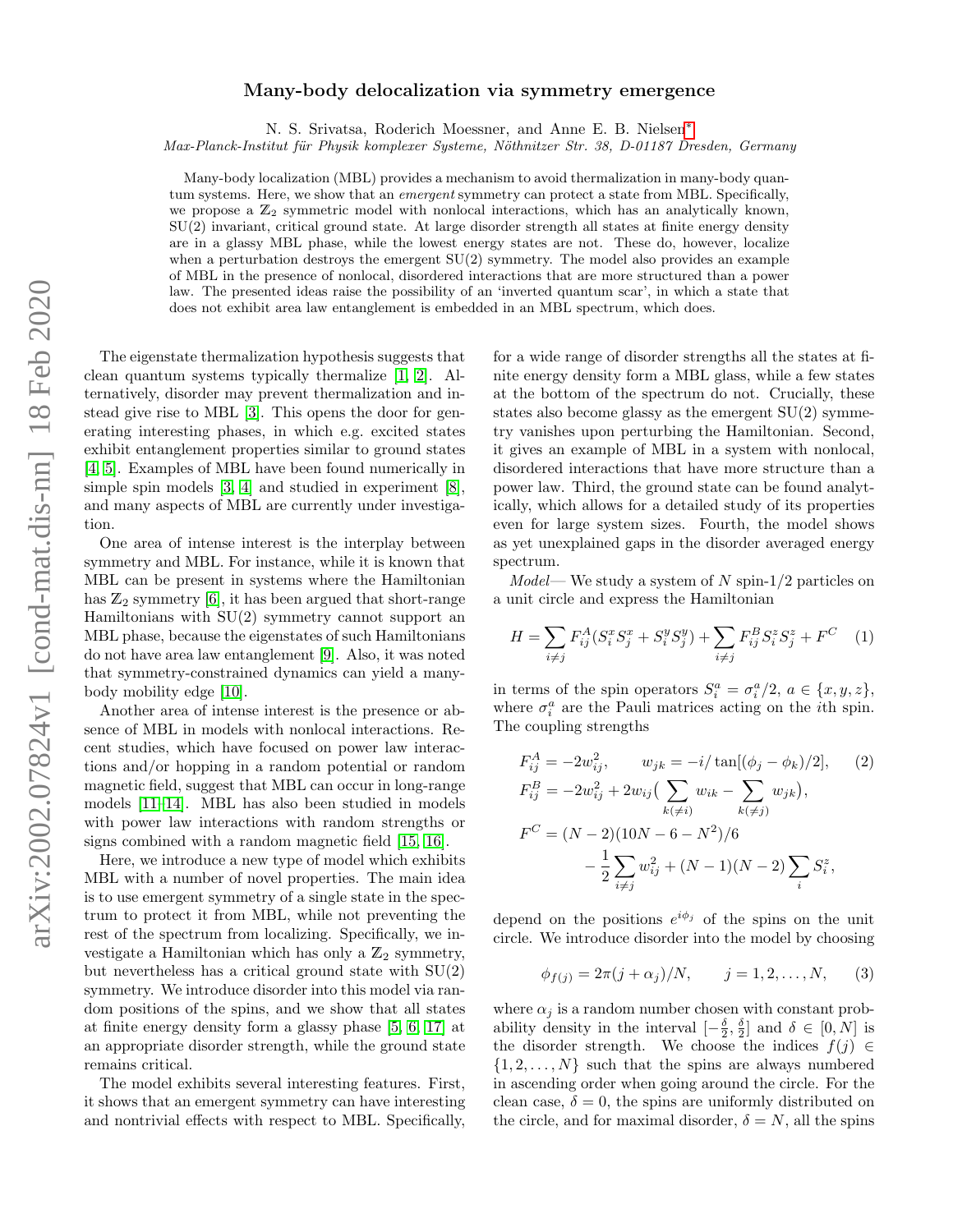may be anywhere on the circle. For  $\delta \geq 1$ , neighboring spins can be arbitrarily close.

The Hamiltonian [\(11\)](#page-4-15) is fully connected, meaning that every spin interacts with every other spin. If we interpret a spin up as a particle and a spin down as an empty site, the first term in the Hamiltonian is a hopping term. The coefficient  $F_{ij}^A$  decreases rapidly with distance between the spins, following a one-over-distance-squared behavior for short distances. The coefficient  $F_{ij}^B$  of the interaction term has a more complicated behavior. The maximum interaction strength can occur at different distances, and Fig.  $1(a)$  shows the probability that a given spin interacts most strongly with the mth neighbor on either the left or the right side. In the rest of this article, we restrict ourselves to the zero magnetization sector  $\sum_i S_i^z = 0$ .

It was shown analytically in [\[18\]](#page-4-16) that the state

$$
|\psi_0\rangle = \sum_{s_1,\dots,s_N} \delta_s \prod_k \chi_k \prod_{i < j} \{\sin[(\phi_i - \phi_j)/2]\}^{(s_i s_j - 1)/2} \times |s_1,\dots,s_N\rangle \quad (4)
$$

is an exact zero energy eigenstate of [\(11\)](#page-4-15). (See the supplemental material [\[19\]](#page-4-17) for the precise connection be-tween [\(11\)](#page-4-15) and the Hamiltonian in [\[18\]](#page-4-16).) Here,  $s_i$  =  $\pm 1$  is twice the z component of the *i*th spin,  $\chi_k$  =  $e^{i\pi(k-1)(s_k+1)/2}$ , and  $\delta_s = 1$  for  $\sum_n s_n = 0$  and  $\delta_s = 0$ otherwise. We find numerically that all eigenvalues of [\(11\)](#page-4-15) in the zero magnetization sector are nonnegative, also when disorder is added, so we conclude that [\(4\)](#page-1-1) is a ground state in the zero magnetization sector.

The state [\(4\)](#page-1-1) is a spin singlet [\[20\]](#page-4-18), and for  $\delta = 0$  it coincides with the ground state of the Haldane-Shastry model [\[21,](#page-4-19) [22\]](#page-4-20). We shall hence refer to the state with  $\delta \neq 0$  as the disordered Haldane-Shastry state. The Haldane-Shastry Hamiltonian has SU(2) symmetry, but the Hamiltonian [\(11\)](#page-4-15) does not. Instead, in the zero magnetization sector, it has only a global  $\mathbb{Z}_2$  spin flip symmetry generated by  $\prod_{i=1}^{N} S_i^x$ .

MBL and glassiness—We show that the highly excited states form an MBL spin glass for  $\delta \gtrsim 1$ . We first investigate the entanglement entropy  $S = -\text{Tr}[\rho \ln(\rho)]$  averaged over disorder realizations for states in the middle of the spectrum [\[6\]](#page-4-7), where  $\rho$  is the reduced density operator for half of the chain. The mean entanglement entropy and the variance of the distribution as a function of the disorder parameter  $\delta$  (see Fig. [1\(](#page-1-0)c-d)) show a phase transition at  $\delta \approx 1$ . The variance close to the phase transition point is large, which suggests that the transition is continuous. On the left hand side of the transition, the mean entanglement entropy scales with the system size N and is bounded by the thermodynamic entropy, while on the right hand side of the transition it displays area law behaviour indicating MBL (see the inset in Fig.  $1(c)$ ).

The level spacing statistics is another diagnostic of MBL. We see that the energy spectrum at strong disorder  $(\delta = N)$  has pairs of eigenvalues that are almost



<span id="page-1-1"></span><span id="page-1-0"></span>FIG. 1. (a) Probability that a given spin in the chain interacts most strongly with the mth nearest neighbor. (b) The adjacent gap ratio (averaged over  $10<sup>4</sup>$  disorder realizations and shown as a function of system size) is close to the Gaussian orthogonal ensemble for weak disorder and close to the Poisson distribution, indicating MBL, for strong disorder. (c) The transition to the MBL phase is also seen in the entanglement entropy S of half of the chain for the state closest to the middle of the spectrum averaged over  $10^5$  disorder realizations as a function of the disorder strength  $\delta$  for different system sizes N. The blue dashed lines indicate the thermal value  $[N \ln(2) - 1]/2$  of the entropy. The inset shows that the mean entropy follows a volume law for weak disorder and an area law for strong disorder. (d) The variance  $\sigma^2$  of the entanglement entropy computed from the same set of data shows a peak at the transition point.

degenerate and have opposite parity with respect to the global  $\mathbb{Z}_2$  symmetry of the Hamiltonian. We hence compute the adjacent gap ratio [\[23\]](#page-4-21) for different system sizes by restricting ourselves to one of the  $\mathbb{Z}_2$  sectors. Figure  $1(b)$  $1(b)$  shows that the disorder averaged gap ratio r converges towards the Poisson distribution ( $r \approx 0.386$ ) for strong disorder and towards the Gaussian orthogonal ensemble ( $r \approx 0.53$ ) for weak disorder. This confirms that the system is indeed MBL for strong disorder.

The fact that pairs of almost degenerate states with opposite parity appear in the spectrum suggests that there is spin glass order in the excited states [\[6,](#page-4-7) [17\]](#page-4-14). In an eigenstate  $|\psi_n\rangle$  this can be identified by the divergence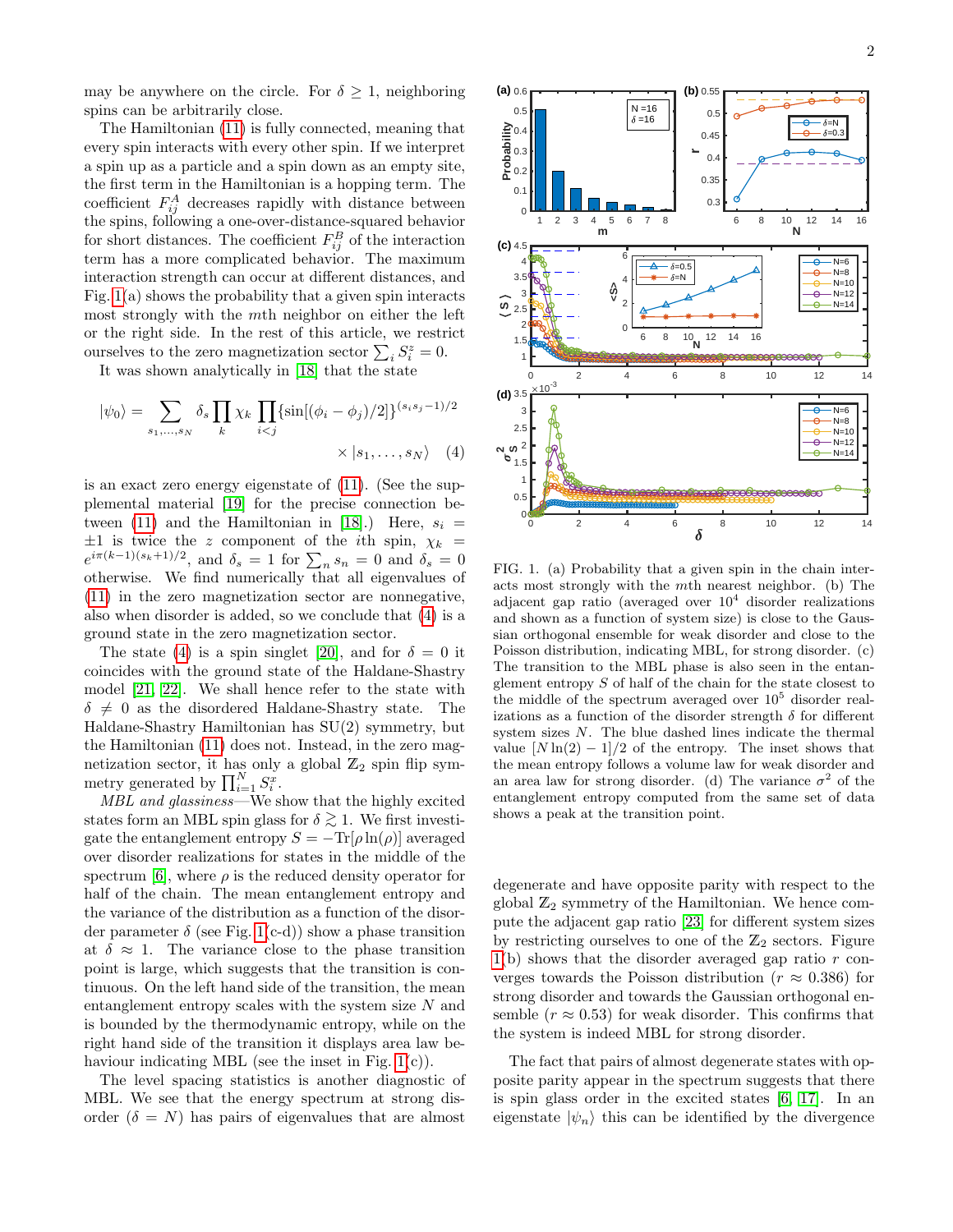

<span id="page-2-0"></span>FIG. 2. (a) Disorder averaged spin glass order parameter  $\langle \chi^{\rm SG} \rangle$  for a state in the middle of the spectrum  $(E/E_{\rm max} =$ 0.5, circles), a low energy state  $(E/E_{\text{max}} = 0.01, \text{ triangles}),$ and the ground state  $(E = 0,$  dashed line) as a function of the disorder strength  $\delta$ . The excited states show glassiness for strong disorder, and the ground state is not glassy. A finite size scaling collapse (inset) for the state in the middle of the spectrum gives the phase transition point  $\delta_c \approx 0.98$ . (b) The integral of the density of states for 16 spins averaged over disorder shows a transition at  $\delta \approx 1$ . (c)  $\langle \chi^{\rm SG} \rangle$  for all eigenstates for a system with 12 spins and weak ( $\delta = 0.1$ ) or strong  $(\delta = 12)$  disorder. The states close to the ground state have different values of  $\langle \chi^{\rm SG} \rangle$  compared to the states in the middle of the spectrum. The inset shows that the disorder averaged energy spectrum (normalised) at  $\delta = 12$  has gaps, and these coincide with the jumps in  $\langle \chi^{\rm SG} \rangle$ . (d) When we destroy the emergent SU(2) symmetry by perturbing the Hamiltonian (we modify  $F_{ij}^A$  to  $-1.9w_{ij}^2$ ), the ground state becomes glassy for  $\delta \gtrsim 1$ . In all cases, the number of disorder realizations is  $10^4$ .

of an Edwards-Anderson order parameter [\[6,](#page-4-7) [24\]](#page-4-22)

$$
\chi^{\rm SG} = \frac{1}{N} \sum_{i \neq j}^N \langle \psi_n | \sigma_i^z \sigma_j^z | \psi_n \rangle^2.
$$
 (5)

For eigenstates in the middle of the spectrum, we find (see Fig.  $2(a)$ ) that there is glassiness for strong disor-

der  $({\langle} \chi^{\rm SG} {\rangle}$  increases with system size), but not for weak disorder  $(\langle \chi^{\rm SG} \rangle)$  approaches zero with increasing system size). We perform a finite size scaling analysis to get an estimate of the critical disorder strength. The scaling parameters are given in the inset where we define the scaling function as  $x_L = (\delta - \delta_c) N^{\frac{1}{\nu}}$  and  $y_L = \langle \chi^{\rm SG} \rangle / N^a$ . Glassiness sets in at around the same disorder strength  $(\delta_c \approx 1)$  as MBL.

The transition around  $\delta = 1$  is also visible in the disorder averaged integral of the density of states  $G(E)$  =  $\int_0^E \rho(E) dE/d_H$  plotted as a function of energy  $E/E_{\text{max}}$ in Fig. [2\(](#page-2-0)b), where  $d_H$  is the total number of states in the Hilbert space and  $E_{\text{max}}$  is the highest energy in the spectrum.

Ground state—The low energy physics of the Haldane-Shastry model is described by Luttinger liquid theory. For strong disorder, we show that various properties of the ground state remain the same rather than reflecting a phase transition to, e.g., a random singlet phase or a glassy phase.

The disordered Haldane-Shastry state has been studied previously for weak disorder [\[20,](#page-4-18) [25\]](#page-4-23). In [\[20\]](#page-4-18), the Renyi entropy was investigated. For critical systems it is known that the Renyi entropy of order two shows a universal behavior given by [\[26](#page-4-24)[–28\]](#page-4-25)

<span id="page-2-1"></span>
$$
S_L^2 = C \ln\left[\sin(\pi L/N)\right] + \alpha,\tag{6}
$$

where  $L$  is the number of spins in the considered subsystem, and C is a universal constant that takes the value  $1/4$  for the Luttinger liquid and  $\ln(2)/3$  for the random singlet phase [\[29](#page-4-26)[–31\]](#page-4-27). Monte Carlo simulations for  $\delta = 0.1$ ,  $\delta = 0.5$ , and  $\delta = 0.75$  in [\[20\]](#page-4-18) showed that C might be closer to  $\ln(2)/3$  than to 1/4 for  $\delta = 0.5$  and  $\delta = 0.75$ . We have redone the computation for  $\delta = 0.75$ in Fig. [3,](#page-3-0) and the results suggest that  $C$  might rather go to 1/4 for large system sizes. The differences between [\[20\]](#page-4-18) and our results could be due to that only L values close to  $N/2$  were used for the fitting in [\[20\]](#page-4-18). The main conclusion from the computations, however, is that the uncertainty in determining  $C$  due to, e.g., finite size effects and ambiguity in the fitting procedure is not small compared to the difference between  $1/4$  and  $\ln(2)/3$ . The conclusions may not be reliable, and one should also consider other diagnostics.

In [\[25\]](#page-4-23), the second cumulant

$$
C_2(N/2) = \langle M^2 \rangle - \langle M \rangle^2, \quad M \equiv \sum_{i=1}^{N/2} S_i^z,
$$
 (7)

of the total magnetization  $M$  of half of the system was observed to show a Luttinger liquid behavior at  $\delta = 1$ . Specifically, the second cumulant is known to diverge logarithmically with system size,  $C_2(N/2) \sim$  $\xi \ln(N/2)$  + constant for large N, with different coefficients for the Luttinger liquid  $(\xi = 1/(2\pi^2))$  and for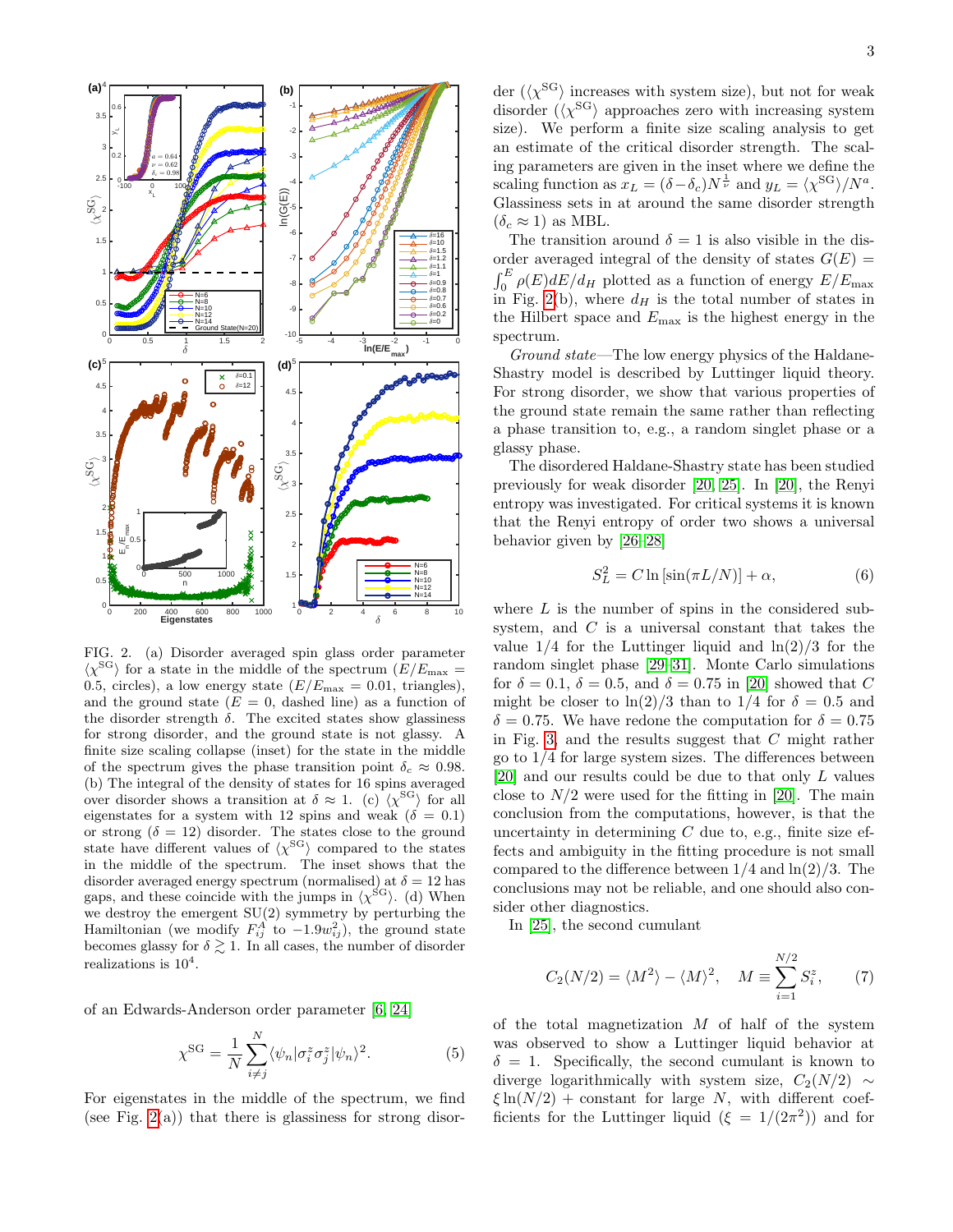

<span id="page-3-0"></span>FIG. 3. (a) The Renyi entropy of the ground state (plotted for  $N = 600$  and  $\delta = 0.75$  in the inset) follows the logarithmic relation  $(6)$ . The main plot shows the coefficient C as a function of the system size for  $\delta = 0.75$ . The results might suggest a Luttinger liquid, but the method is not accurate enough to make clear conclusions. Averaging is done over  $10<sup>3</sup>$  disorder realizations, and the error occurring from the Monte Carlo simulations and disorder averaging is of order  $10^{-4}$ . (b) The coefficient  $\xi$  in the second cumulant  $C_2$  computed for different systems divided into two halves is close to the value for the Luttinger liquid both for the clean  $(\delta = 0)$  and the disordered  $(\delta = 4)$  Haldane-Shastry state. Each data point is averaged over  $10^5$  disorder realizations.

the random singlet phase  $(\xi = 1/12)$ , and it was shown that  $[C_2(N) - C_2(N/2)] / \ln(2) \approx \xi$  approaches the value for the Luttinger liquid for large system sizes. Figure [3](#page-3-0) shows that the same is true for  $\delta = 4$ . This shows that the ground state retains its Luttinger liquid behavior also for a disorder strength for which the highly excited states are MBL. Note that relatively large system sizes can be reached in these computations because the two point correlations can be obtained by solving a set of linear equations derived in [\[32\]](#page-4-28).

Finally, we consider the spin glass order parameter shown in Fig.  $2(a)$ . Here, the ground state yet again stands out, with no indication of a phase transition. In fact, for the ground state,  $\chi^{\rm SG} = 1$  is constant, irrespective of disorder strength and system size.

Low-lying excited states—The observation that the highly excited states undergo a transition to MBL, while the ground state does not undergo a transition, naturally raises the question, whether it is only the ground state that is special, or the ground state properties are to some extent inherited to the low-lying excitations. By studying the spin glass order parameter, we find that a small number of low-lying excitations behave differently, but as soon as we consider a finite energy density, the states appear to show glassiness for strong disorder.

In Fig. [2\(](#page-2-0)a), we show data for  $\langle \chi^{\rm SG} \rangle$  for the case where

we choose the state in the spectrum that is closest to  $E/E_{\text{max}} = 0.01$  in every disorder realization. Even for this low value of the energy density, glassiness is still observed for strong disorder. A more detailed view for 12 spins is given in Fig. [2\(](#page-2-0)c), where we plot  $\langle \chi^{\rm SG} \rangle$  for all states in the spectrum for weak and strong disorder. For all the highly excited states, there is a large increase in  $\langle \chi^{\rm SG} \rangle$  when going from weak to strong disorder, which shows the transition into the glassy phase. For the ground state, there is no change as  $\chi^{\rm SG} = 1$ . A few states close to the ground state show an intermediate behavior and have particularly low values of  $\langle \chi^{\rm SG} \rangle$  for strong disorder. The inset shows the disorder averaged spectrum, and we note that the sudden jumps observed in  $\langle \chi^{\rm SG} \rangle$  coincide with gaps in the spectrum.

Symmetry—Finally, we show that the special behavior of the ground state disappears together with the emergent SU(2) symmetry. To do so, we slightly modify the hopping strengths  $F_{ij}^A$  to  $-1.9w_{ij}^2$ . This preserves the  $\mathbb{Z}_2$  symmetry of the Hamiltonian, but not the emergent  $SU(2)$  symmetry of the ground state. Figure  $2(d)$  shows that the ground state is now glassy for strong disorder. If instead we add a small amount of the Haldane-Shastry Hamiltonian, the ground state is unaltered, and the  $\mathbb{Z}_2$ symmetry of the Hamiltonian is preserved. In this case, the spin glass order parameter behaves similarly to the results in Fig. [2\(](#page-2-0)a).

Conclusions—We have constructed a new type of MBL model, in which an emergent symmetry protects the ground state from MBL. While states at a finite energy density show MBL for sufficiently strong disorder, the ground state remains critical. It seems likely that the observed behavior is a general mechanism to protect states from MBL, and it would be interesting to search for a similar behavior in other models.

The model has the unexpected property that the disorder averaged energy spectrum has gaps. The background for this is not understood and would be interesting to investigate further.

While we do find glassiness to be present in all excited states already at very low energy densities, we find a different behavior for the states adjacent to the ground state. The possibility of a 'critical regime' with a diverging localization length warrants further study here.

If the delocalized state should turn out to be genuinely isolated in a sea of localized ones, this would have the flavour of an 'inverted scar state', i.e. a state with abovearea-law entanglement in a sea of area law entangled states; it is the converse of what is found in the celebrated many-body scars [\[33\]](#page-4-29).

At any rate, it would be interesting to consider the scope of constructing models with multiple states in the spectrum – including at finite energy density – being protected from localization by an emergent symmetry.

Another interesting direction for further investigations is to study the transport properties of our model, in par